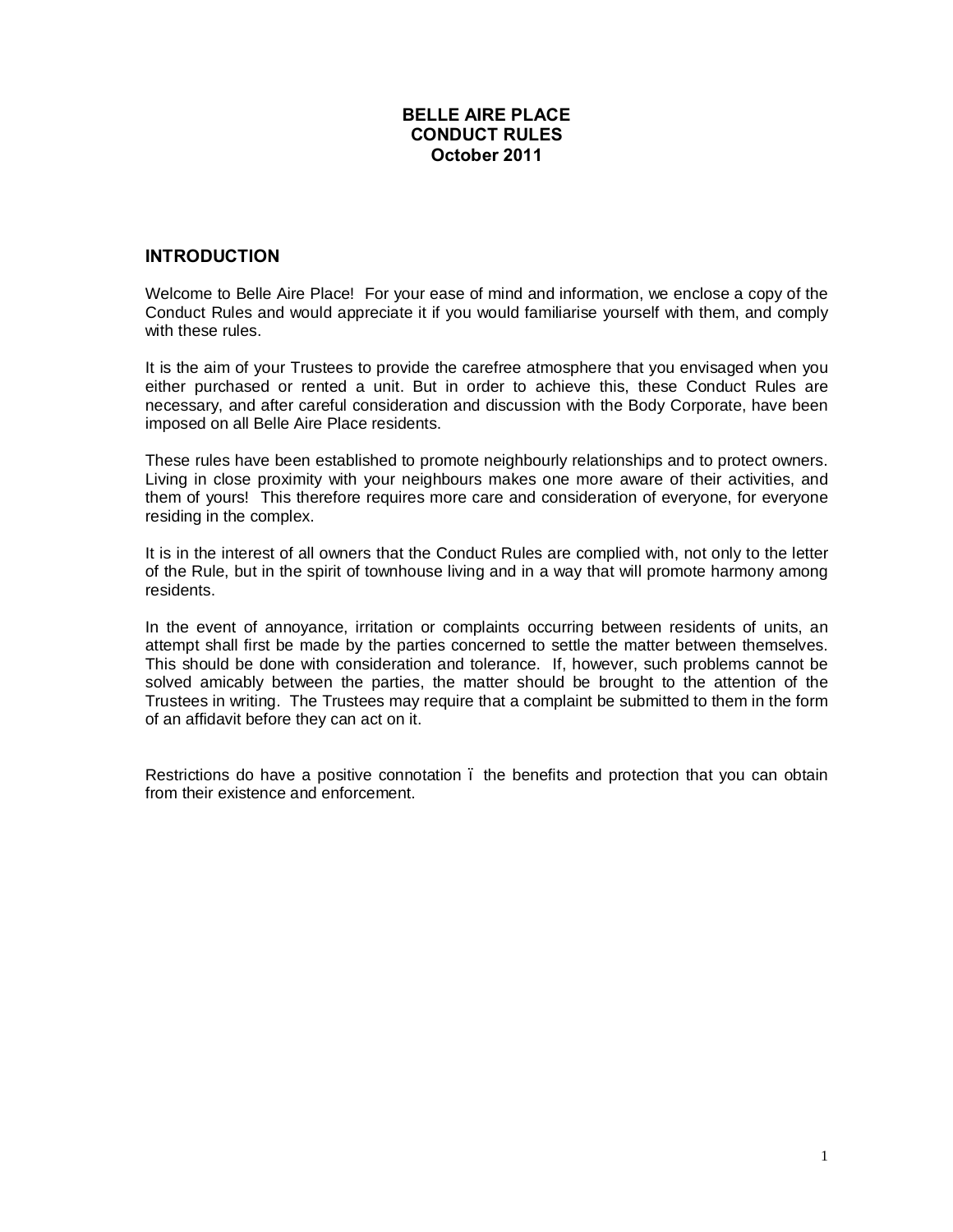# **TABLE OF CONTENTS**

| $\boldsymbol{A}$                                                                                                                                |  |
|-------------------------------------------------------------------------------------------------------------------------------------------------|--|
|                                                                                                                                                 |  |
|                                                                                                                                                 |  |
|                                                                                                                                                 |  |
| B                                                                                                                                               |  |
|                                                                                                                                                 |  |
|                                                                                                                                                 |  |
|                                                                                                                                                 |  |
| BUILDING: DAMAGE, ALTERATIONS OR ADDITONS TO THE COMMON PROPERTY 7<br>BUILDING: INTERIOR AND EXTERIOR ALTERATIONS INCLUDING AERIALS / SATELLITE |  |
|                                                                                                                                                 |  |
|                                                                                                                                                 |  |
| D                                                                                                                                               |  |
|                                                                                                                                                 |  |
| $\bm{F}$                                                                                                                                        |  |
|                                                                                                                                                 |  |
|                                                                                                                                                 |  |
|                                                                                                                                                 |  |
| G                                                                                                                                               |  |
|                                                                                                                                                 |  |
| $\boldsymbol{I}$                                                                                                                                |  |
|                                                                                                                                                 |  |
| L                                                                                                                                               |  |
|                                                                                                                                                 |  |
|                                                                                                                                                 |  |
|                                                                                                                                                 |  |
|                                                                                                                                                 |  |
| M                                                                                                                                               |  |
|                                                                                                                                                 |  |
|                                                                                                                                                 |  |
| N                                                                                                                                               |  |
|                                                                                                                                                 |  |
|                                                                                                                                                 |  |
| 0                                                                                                                                               |  |
| <b>OWNER OR OCCUPIER NOT THE AUTHORISED AGENT OF THE BODY CORPORATE 19</b>                                                                      |  |
| P                                                                                                                                               |  |
|                                                                                                                                                 |  |
|                                                                                                                                                 |  |
|                                                                                                                                                 |  |
| R                                                                                                                                               |  |
|                                                                                                                                                 |  |
| $\boldsymbol{S}$                                                                                                                                |  |
|                                                                                                                                                 |  |
|                                                                                                                                                 |  |
|                                                                                                                                                 |  |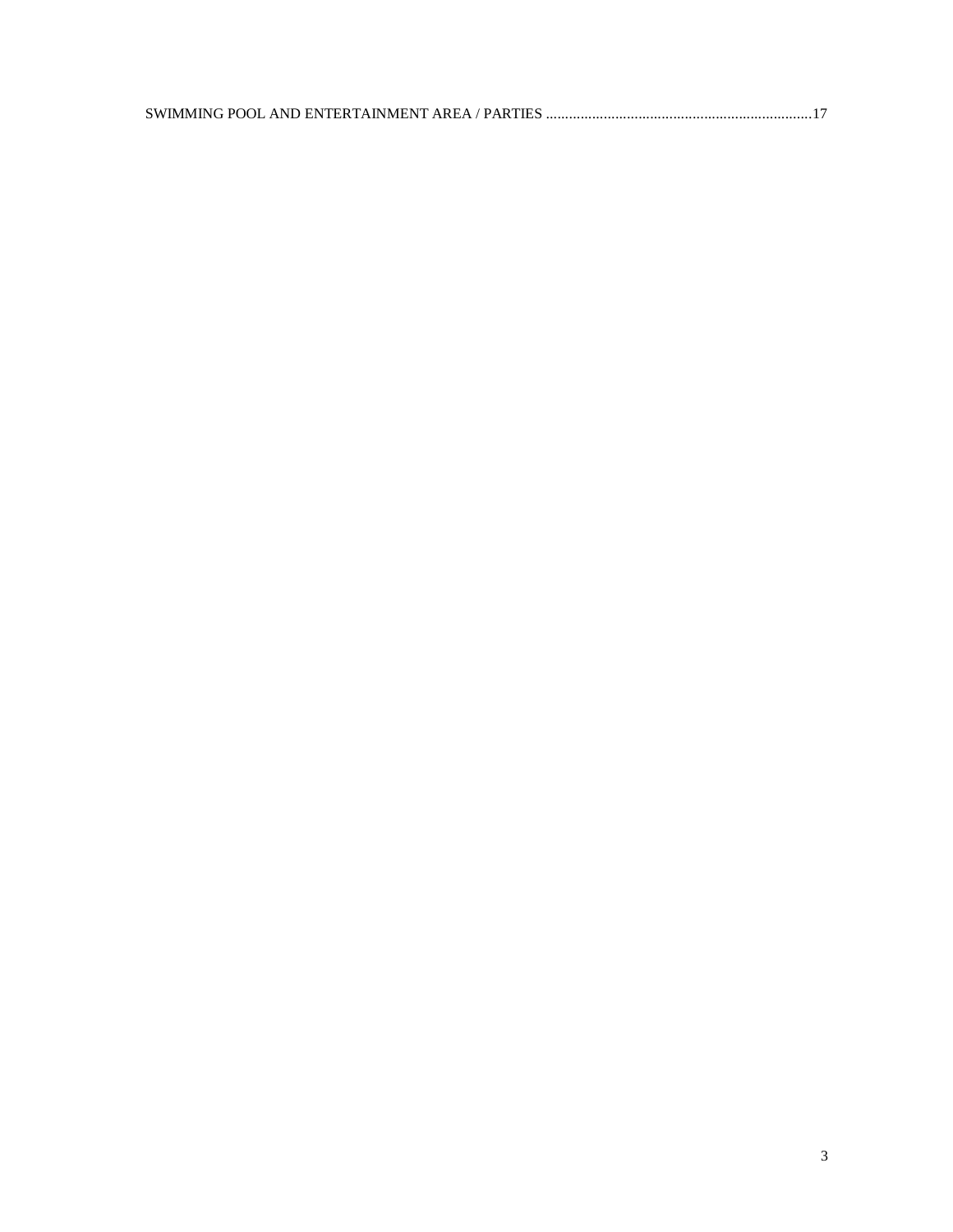# **BELLE AIRE BODY CORPORATE**

Notwithstanding the manner in which the clauses in these Conduct Rules have been grouped together or linked, each of them constitutes a separate and independent clause, severable from each of the other clauses in regard to all aspects thereof. Accordingly, should one or more of the clauses be declared unenforceable, the remaining clauses shall continue to be and remain in full force and effect.

For the purpose of these Rules the term clause shall include all sub-clauses.

Where the word *"hea*/his+ is used in any rule, it includes "*hear*/hers+ or any company or close corporation which is the registered owner of a unit in Belle Aire Place.

In terms of the Sectional Titles Act 95 of 1986 the following applies:

Duties of owners and occupiers of units:

### **A1 STATUTORY AND GENERAL**

An owner:

- 1. shall not use his unit, exclusive use area or any other part of the common property, or permit it to be used, in such a manner as to be a nuisance to any other owner or as shall be injurious to the good name of the complex;
- 2. shall not contravene, or permit the contravention of, any law, by-law, ordinance, proclamation or statutory regulation, or the conditions of any licence, relating to or affecting the occupation of the building or the common property, or contravene or permit the contravention of the conditions of title applicable to his unit or to his exclusive use area;
- 3. shall not make alterations which are likely to impair the stability of the building or the use and enjoyment of their unit, the common property or any exclusive use area;
- 4. shall not do anything to his unit or exclusive use area which is likely to prejudice the aesthetic appearance of the building;
- 5. shall, when the purpose for which an exclusive use area is intended to be used, as shown expressly or by implication on or by registered sectional plan, or as created in terms of the rules of the Body Corporate, not use, nor permit such exclusive use area to be used, for any other purpose, except with the written consent of the Trustees.
- 6. shall not construct or place any structure or building improvement on his exclusive use area, without the prior written consent of the Trustees, which shall not be unreasonably withheld. This will be subject to aesthetics, as well as any council bylaws.

### **A2 BINDING NATURE**

The provision of these Conduct Rules and the duties of the owner in relation to the use and occupation of units and common property shall be binding on the owner of any unit and any lessee or other occupant of any unit, and it shall be the duty of the owner to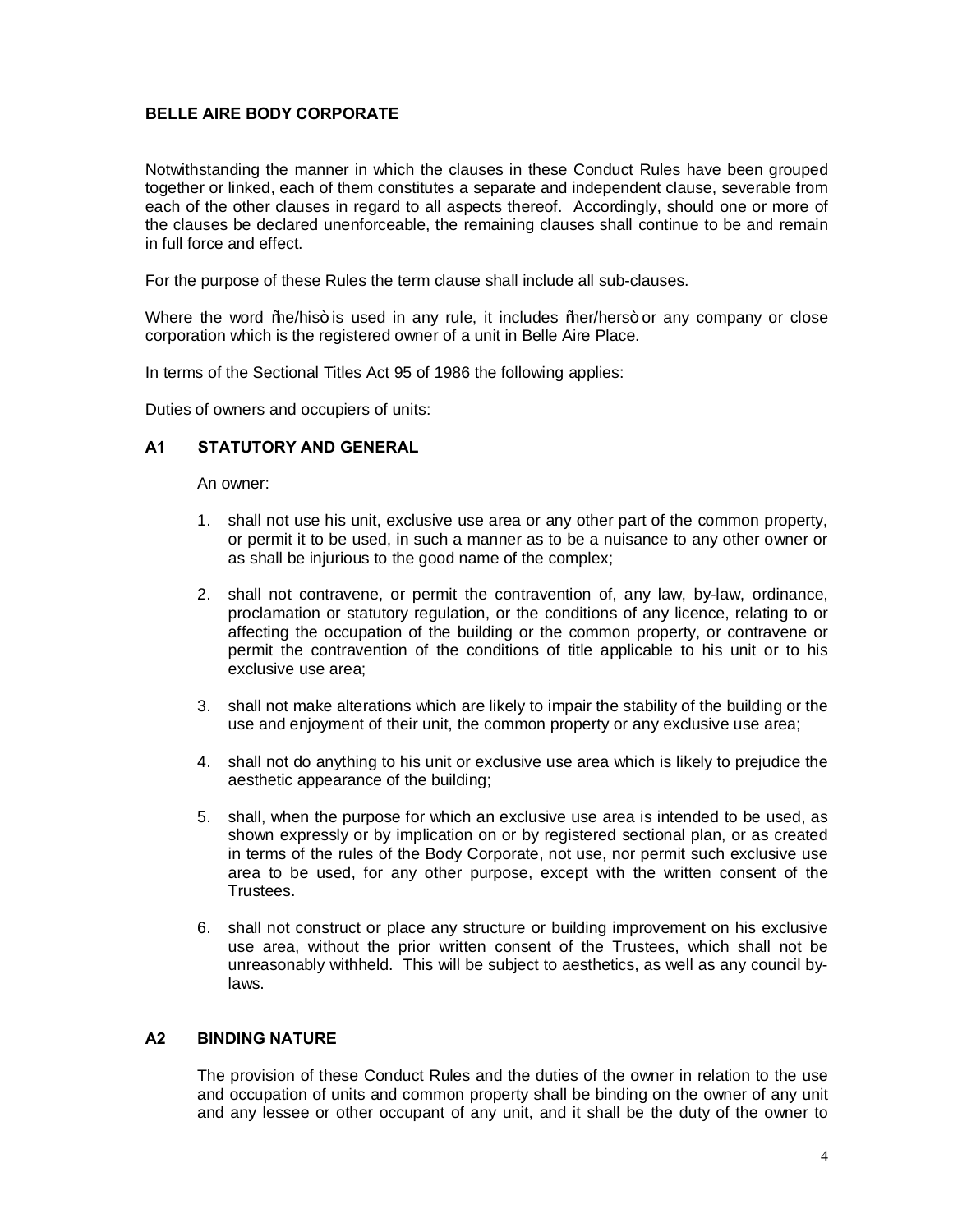ensure compliance with the rules by his lessee or occupant including employees, guests and any member of his family, his lessee or his occupant.

Without derogating from the provisions and generalities of the prescribed General Rules pertaining to duties of owners and occupants, further provision of the control, management, use and enjoyment of the units and common property shall be as set out.

### **1. ACCESS CONTROL**

- 1.1 No persons are to buzz other tenants or owners units at the gate if they have forgotten their access tags in their units.
- 1.2 At peak periods, the guards may be allowed to open the gates for entrance to the complex to vehicles displaying the Belle Aire Place access disk. Any vehicles not displaying a Belle Aire Place disk, will be requested to fill in the visitorop book, this includes owners who do not display their disk and the entrance must be sanctioned via the gate intercom to the unit concerned. If no answer is received from a unit via the intercom, or no written instruction has been left at the entrance advising of the visit, access will be denied. The Trustees are empowered to alter or modify this rule from time to time as circumstances dictate
- 1.3 Domestic Workers will be required to be registered with security and sign in and out daily and to comply with the current rules regarding registration. Domestic workers will not be permitted to sign in visitors.
- 1.4 To minimise the security risk at Belle Aire Place, owners or residents must inform the Trustees/caretaker of any contractor/service provider engaged by them to carry out work within their unit/exclusive use area. The contractor/service provider must not use this as an opportunity to tout for additional business from other residents. (See clause 1.8). The contractors will require a letter from the resident authorising them to work on the relevant unit, and will not be allowed onto the property without authorisation. The trustees may at their discretion insist that the worker(s) is/are overseen by the owner.
- 1.5 Persons entering or exiting the complex may be subject to a search by security personnel. Any goods given by an owner/resident to a third party must be accompanied by a letter clearly describing such goods and authorizing the third party to remove them from the premises. The trustees request that they are notified of any owners/tenants vacating their units
- 1.6 No owner or occupier may in any way whatsoever interfere with or give instructions to any of the security personnel employed by the Body Corporate to safeguard the complex. In particular, no owner or occupier shall instruct any of the security personnel to:

perform any task for him, other than in an emergency; wash cars, clean any part of his section or any other part of the Common Property.

- 1.7 The requirements of the Site Security Procedure Manual, compiled by the security service provider and trustees, must be obeyed at all times.
- 1.8 No person will be granted access to the complex for the purpose of going  $\pm$ door to doorq for any reason whatsoever, such as (but not limited to) selling, market research, fund raising, religious or political canvassing, flyer distribution etc.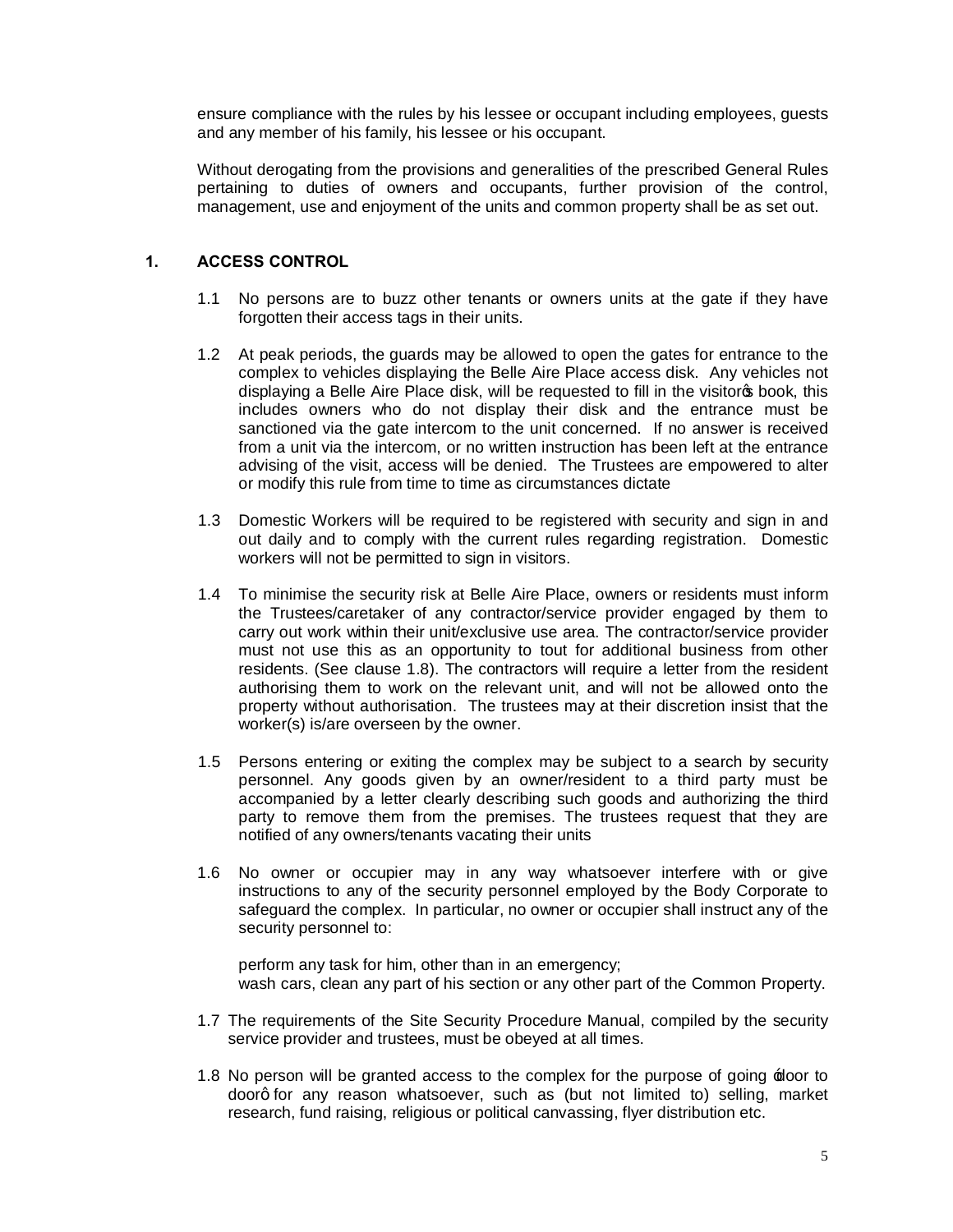- 1.9 Any search of person or property must be carried out strictly in accordance with the search procedures set out in the Security Site Procedure Manual that is in force at the time of the required search.
- 1.10 All owners and residents will be required to complete and return to the caretaker/trustee a 'contact details' form. Mandatory data will include, but may not be limited to, name, unit number, home and work phone numbers, cell phone number, email (if applicable), vehicle registration numbers. Optional requirements will include details of next of kin, medical aid membership number etc

#### **2. BALCONIES / PATIOS**

- 2.1 Balconies/patios may be washed down by bucket, with the proviso that the amount of water used must not cause a torrent of water onto units below, thereby causing damage to units or occupants of units below. Cleaning solutions must be minimal so as not to cause damage to gardens below.
- 2.2 The outlet pipes on balconies and patios are to be kept obstruction free by the occupier of the unit.
- 2.3 Braais are allowed on balconies/patios, and braai facilities at the pool area are provided. As the patios are visible to neighbours, no built-in braais are permitted unless prior permission is obtained, in writing, from the trustees. The trustees reserve the right to dictate the style/type of braai particularly if visible from other units.
- 2.4 No mops, brooms or the like may be stored on balconies or patios.
- 2.5 Please refer to Section 13 regarding laundry on balconies/patios.

### **3. BEHAVIOUR OF CHILDREN, EMPLOYEES AND VISITORS**

- 3.1 Residents must supervise their children and the children of visitors at all times to ensure that no damage is caused to the common property or nuisance caused to other residents, nor littering allowed.
- 3.2 Owners must ensure that occupants, visitors, employees and children do not interfere with fire fighting equipment, plants, light fittings garden furniture, water features, or any other equipment in Belle Aire Place.
- 3.3 Owners or occupants of units will be held responsible if they or their visitors, children or employees cause damage or loss of any kind whatsoever in any part of Belle Aire Place.
- 3.4 There is an enclosed play area for children. Children are not allowed to ride tricycles, bicycles, skate boards, roller blades etc., or play on the common property, parking areas or anywhere near the entrance gate of Belle Aire Place. It is requested that children be supervised at all times by an adult/parent. **This rule has been made for the safety of your children. Please ensure that the children do not create disturbance or noise so as to disturb residents.**
- 3.5 Should the Body Corporate face any legal action or incur any legal expense or penalty as a result of excessive occupancy or misbehaviour by any owner or his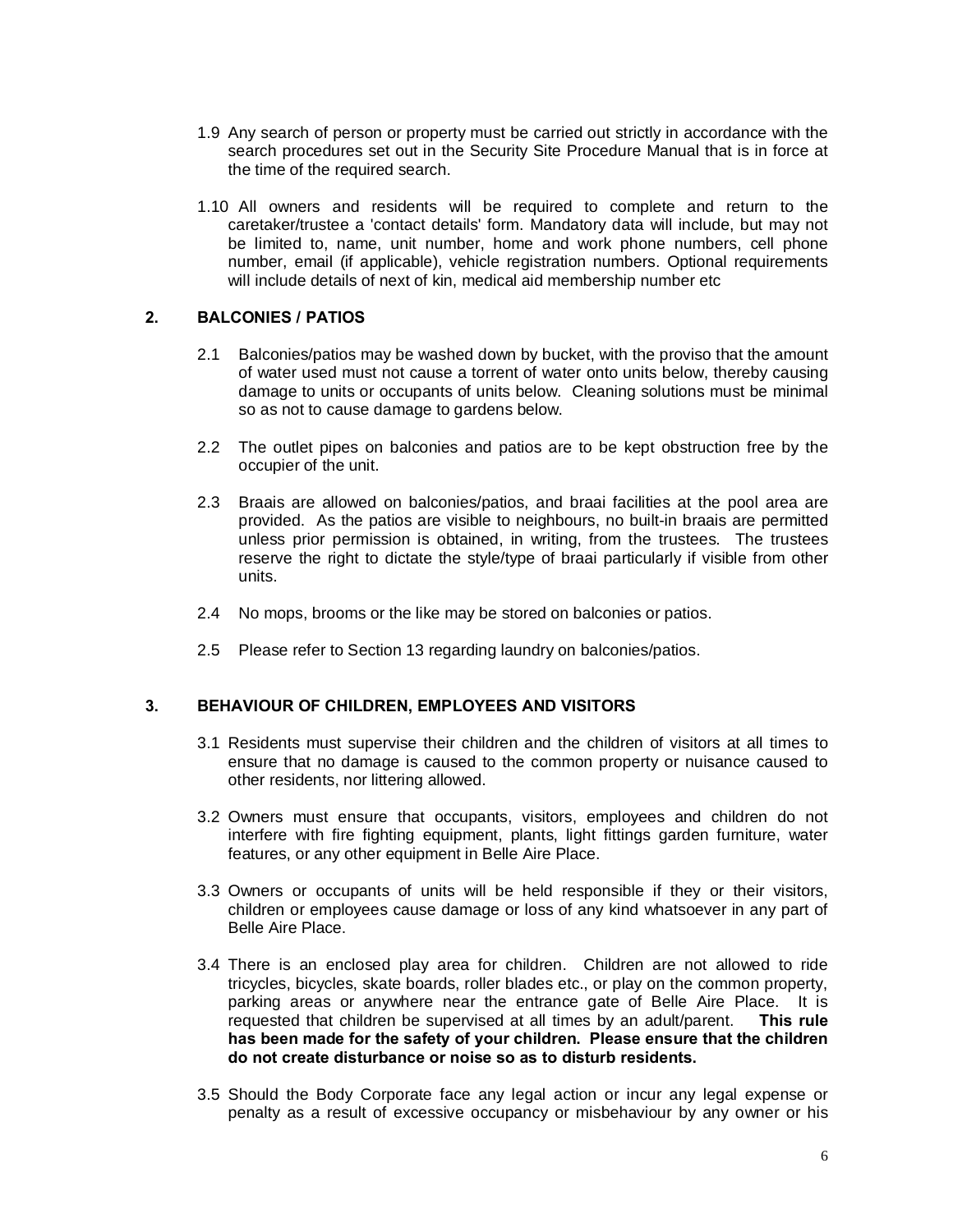employee, lessee, or visitor or child of any of the aforesaid, the owner will be held liable for any cost, loss or damage incurred by the Body Corporate.

#### **4. BUILDING: APPEARANCE FROM OUTSIDE**

- 4.1 The owner or occupier of a unit shall not place or do anything on any part of the common property or exclusive use area, including balconies, patios, external walls, stoeps and gardens, which at the discretion of the Trustees is aesthetically displeasing or undesirable when viewed from the outside of the unit or above. Prior permission is to be obtained in writing before any alterations are carried out. Should the trustees not approve of any illegal installation, the removal thereof and repair of the common property will be for the ownergs expense.
- 4.2 No burglar bars or security gates may be installed without the written permission of the Trustees. All external gates must conform to the complex aesthetics. Internals viewed from outside e.g. bars in windows, require trustee approval. Colour as well as style may be dictated to conform to the rest of the complex.
- 4.3 All security gates and burglar proofing installed in an opening may not be removed when that section is vacated as it forms part and parcel of the property.

#### **5. BUILDING: DAMAGE, ALTERATIONS OR ADDITIONS TO THE COMMON PROPERTY**

- 5.1 An owner or occupier of a unit shall not mark, paint, drive nails or screws or the like into, or otherwise damage, or alter any part of the common property without first obtaining the written consent of the Trustees.
- 5.2 Not withstanding the sub rule above, an owner or person authorised by him, may install:
	- 5.2.1 Any locking device, safety gate, burglar bars or other safety device for the protection of his unit; or
	- 5.2.2 Any screen or other device to prevent the entry of animals or insects.

**PROVIDED** that the Trustees have first approved in writing, the nature and design of the device and the manner of its installation, bearing in mind the aesthetic appearance of the complex.

#### **6. BUILDING: INTERIOR AND EXTERIOR ALTERATIONS INCLUDING AERIALS / SATELLITE DISHES FOR RADIOS AND TELEVISION**

- 6.1 Before any structural alterations are undertaken, the period within which the work must be completed must be agreed with the Trustees and must be adhered to. A deposit may be called for and will be forfeited if the work is not completed by the deadline or if the common property is damaged.
- 6.2 Any alteration shall be carried out at reasonable hours (Monday to Friday from 07h30 to 17h00 and on Saturdays between 09h00 and 14h00, with no noisy work being carried out on Sundays or Public Holidays) and shall not cause any undue disturbance to owners or occupiers of neighbouring sections.
- 6.3 Subject to the above rules, alterations, additions or decorations to the exterior of the units, including radio/television aerials and satellite dishes, or to exclusive use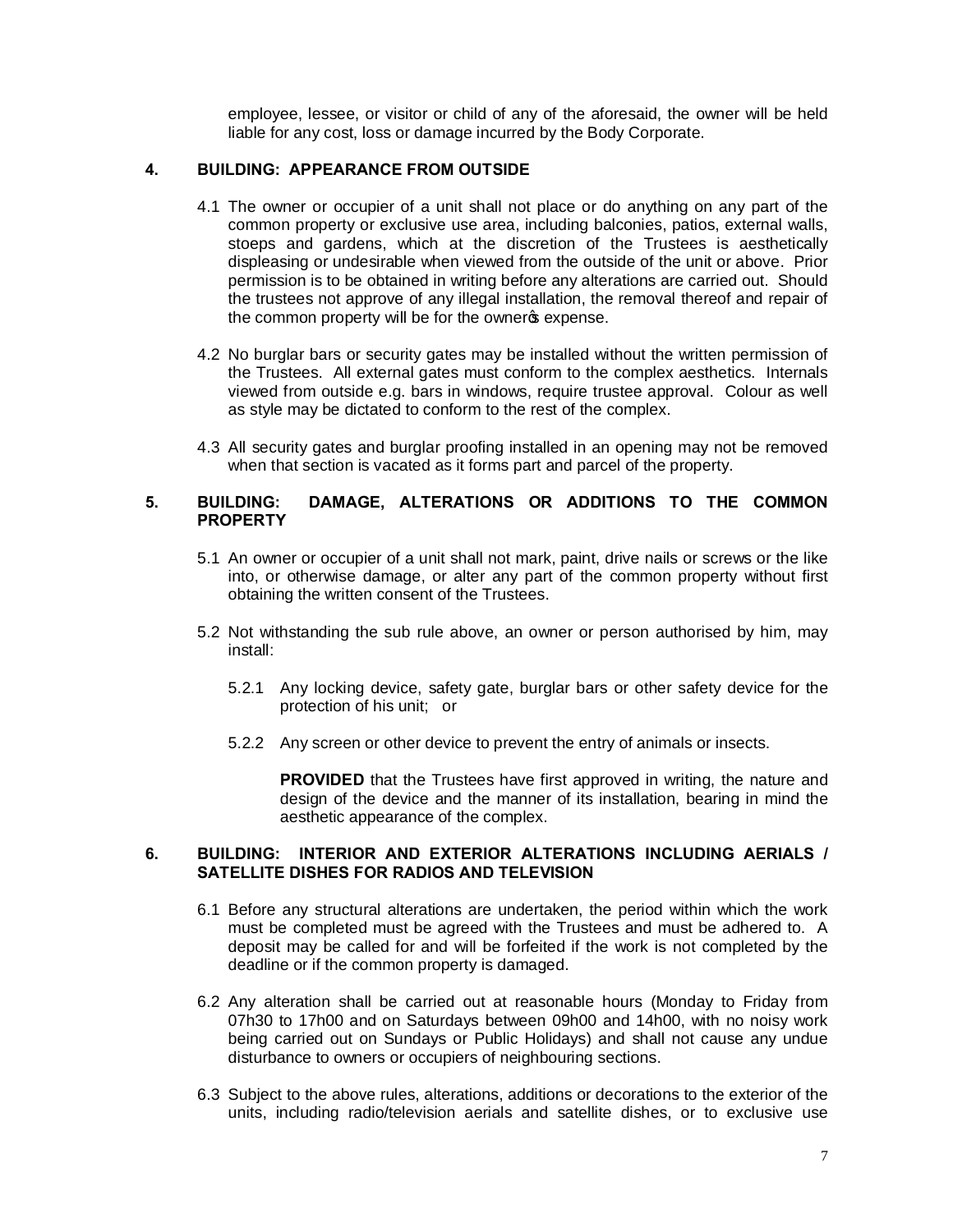areas, or to any other portion of the common property, may not be made without the prior written consent of the Trustees and then only upon the terms and conditions contained in such consent. Should there, in the opinion of the Trustees, be a possibility that an alteration or addition may affect the strength of the structure or any servitude or implied servitude as defined in Section 28 of the Sectional Titles Act, 1986, the Trustees may require a certificate signed by a practicing civil engineer certifying that the proposed alterations or additions will not adversely affect the structure or any servitude or implied servitude before granting their consent to such alteration or addition. Please allow adequate time for such approvals.

- 6.4 Requests for consent to alterations in terms of Section 24 of the Sectional Titles Act, 1986, must be made in writing to the Trustees and must be accompanied by plans and specifications showing the nature, kind, shape, height, material, colour and location of the proposed alteration, addition or decoration.
- 6.5 An owner or occupier (including his successor-in-title) of a section shall be obliged to maintain all alterations, additions and/or decorations made by him to the exterior of his unit at his cost, including, but not limited to any alterations on patios, and in gardens in a state of good order and repair and take all reasonable steps to keep them in a clean, hygienic, neat and attractive condition.
- 6.6 If an owner or occupier of a unit fails to comply with the provision of the abovementioned rule and such failure persists for a period of 30 days after written notice to repair/maintain given by the Trustees or Managing Agents, the Body Corporate shall be entitled to remedy the owner of failure in question in such a manner as it deems fit and to recover the cost of so doing from such owner.
- 6.7 Notwithstanding any approval granted by the Trustees in writing, no alteration or decoration to the exterior of a unit may be undertaken until any permit or approval required from any relevant authority has been obtained. It is the duty and responsibility of the owner of the unit concerned to obtain such necessary permit or approvals from the relevant authority.
- 6.8 Should any alteration, addition or decoration obstruct any employee or contractor of the Body Corporate from performing any work on the common property or common services, the owner or occupier concerned shall be liable for any additional costs incurred by the Body Corporate in the performing of such work. Should this not be suitable the trustees may require that such obstruction be removed, at the expense of the owner.
- 6.9 No structural alteration to interior of units which may affect the strength of the structure or any servitude or implied servitude as defined in Section 28 of the Sectional Titles Act, 1986, including any alterations to plumbing and electrical installations may be carried out without prior written consent of the Trustees or the approval of the municipal authorities. The Trustees may require a certificate signed by a practising civil engineer certifying that the proposed alterations or additions will not adversely affect the structure or any servitude or implied servitude before granting their consent to such alterations or additions.
- 6.10 An owner or occupier of a unit shall not be entitled to interfere with electrical installations and plug points in the section, unless such work is undertaken by a licensed technician and prior written approval has been obtained from the trustees.
- 6.11 Interior repairs and maintenance, including geysers and hot water systems, are the responsibility of the owner or occupier of that unit and neither the supervisor, nor the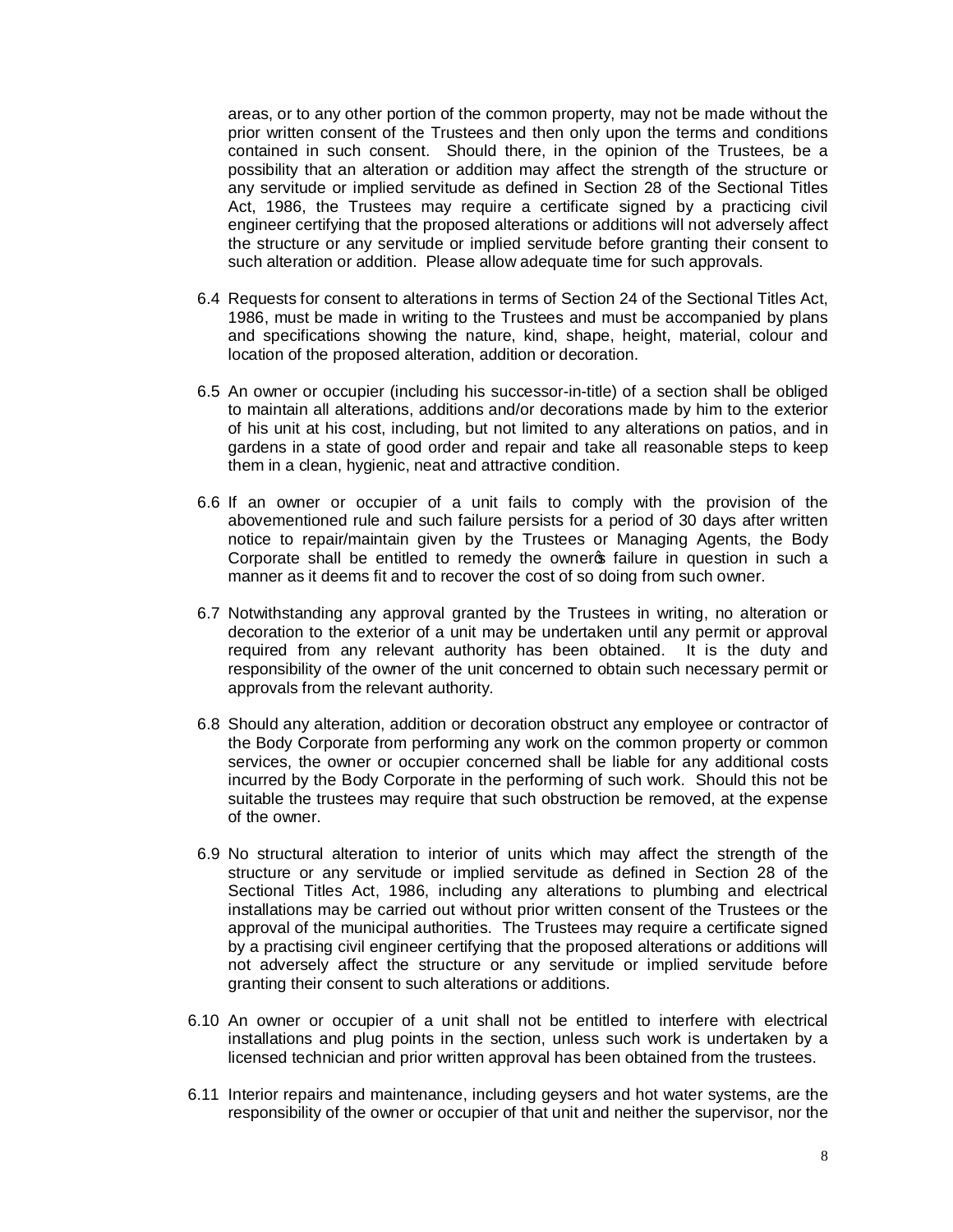managing agents, nor any employee of the Body Corporate are to be requested to attend to such matters.

- 6.12 In the event of a contractor damaging any part of the common property while doing his work, this damage must be reported and will be inspected by the caretaker/trustees, managing agents and recorded in writing and signed by the owner or the contractor or the domestic staff. Should it become apparent after the completion of the work by the contractor or others that damage has been caused, the owner concerned shall be responsible to the Body Corporate for the cost of any repairs required.
- 6.13 A resident shall keep and maintain the sewerage pipes, water pipes and drains in his unit free from obstructions and blockages and generally in a good state of repair. Owners are responsible for the plumbing from the stopcock into their units. The body corporate is responsible from common property up to and including the stopcock.
- 6.14 Upstairs units: When floors that are above a downstairs unit bedroom, are refurbished/replaced, the new flooring must be of a soundproof nature, such as carpeting. This is to cause minimal disturbance to downstairs residents.

### **7. BUILDING: OWNER'S FAILURE TO MAINTAIN**

If an owner:

- 7.1 (I) fails to repair or maintain his unit in a state of good repair as required by the Sectional Titles Act 95 if 1986; or
	- (ii) fails to maintain adequately any area of the common property allocated for his exclusive use and enjoyment;

and any such failure persists for a period of thirty (30) days after the giving of written notice to repair or maintain given by the Trustees or the managing agent on their behalf, the Body Corporate shall be entitled to remedy the ownergs failure and to recover the reasonable cost of doing so from such owner.

#### **8. BUSINESS, AUCTIONS AND JUMBLE SALES**

- 8.1 No business or trade of any nature may be conducted in a unit or on the common property.
- 8.2 No auctions or jumble sales may be held on the common property or in a unit without the written approval of the Trustees.

# **9. DOMESTICS AND PRIVATE STAFF**

- 9.1 An owner or occupier of a unit shall be responsible for the activities and conduct of his private employees, specifically and especially chars, maids and gardeners and such, and shall ensure that such employees understand and do not breach any rules, national or provincial legislation of local authority by-laws which may affect the scheme.
- 9.2 Employees are not allowed to loiter on the common property, nor cause undue noise within units or on the common property or elsewhere. They are not permitted visitors unless authorised by the unit owner.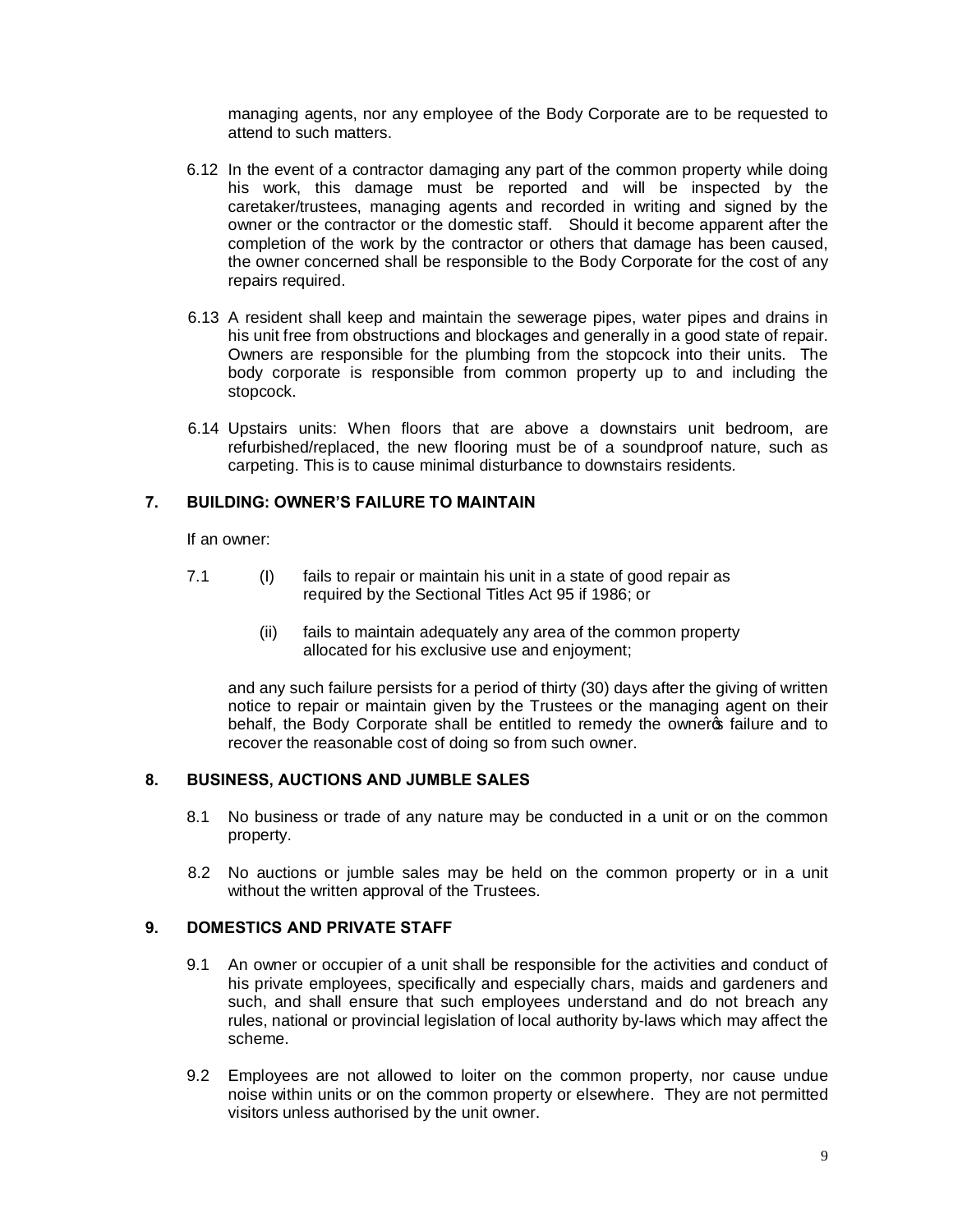- 9.3 Any owner or occupier whose private employee consistently fails to abide by the Conduct Rules may be requested by a trustee/caretaker to remove such employee from the property if so instructed in writing by the Trustees.
- 9.4 No owner or occupier of a unit may request personal duties to be performed by any member of Belle Aire Place staff employed by the Body Corporate during working hours without prior consent of the trustees.

#### **10. FIREARMS / THROWING OF STONES / FIREWORKS**

- 10.1 No firearms, pellet guns or weapons of any nature whatsoever or fireworks may be discharged in Belle Aire Place either in gardens, in units or on common property.
- 10.2 No stones or solid objects may be thrown or propelled in Belle Aire Place.

### **11. FIRE FIGHTING EQUIPMENT**

11.1 An owner or occupier of a unit shall not under any circumstances, except in the case of fire, break the seal on any of the fire fighting equipment in the complex. Any person found tampering with the seals or breaking the seals or in any way using the fire fighting equipment for any other purpose other than that for which it was intended, will be fined the fee it will cost the Body Corporate to have the fire fighting equipment inspected and resealed.

### **12. GARDENS**

- 12.1 An owner or occupier of a unit shall maintain his garden purposes, if any, in a neat and tidy condition.
- 12.2 In the event that lawns are mowed by employees of Belle Aire Place or any agents appointed to be look after gardens, the lawns will not be mowed if animal excrement is evident on the lawn. Occupiers will be responsible for removing all animal excrement before lawns are mowed. Should excrement not be removed, the owner will be responsible for the mowing of the lawn.
- 12.3 No plant or flower may be picked from, nor may any damage be caused to, the garden areas on the common property which are not part of any exclusive use area, and the natural fauna and flora shall not be destroyed, removed or damaged in any way without prior written consent of the Trustees.
- 12.4 Garden tools and other equipment shall not be stored in any place where they will be viewed from other units or any portion of the common property
- 12.5 Watering of gardens is to be done by the owners/occupiers, and all local authority rules or special regulations regarding water restrictions, should they exist, are to be adhered to. The Trustees or the managing agents will not be liable for any fines imposed by the local authority on any owner or occupant found not adhering to special regulations such as water restrictions.
- 12.6 Plants and creepers must be properly maintained and not be allowed to cause damage to walls, brickwork or other parts of the structure and must be cut back at the request of the Trustees. Failure to respond can result in the trustees requesting garden services to carry out such trimming as they deem necessary. Costs for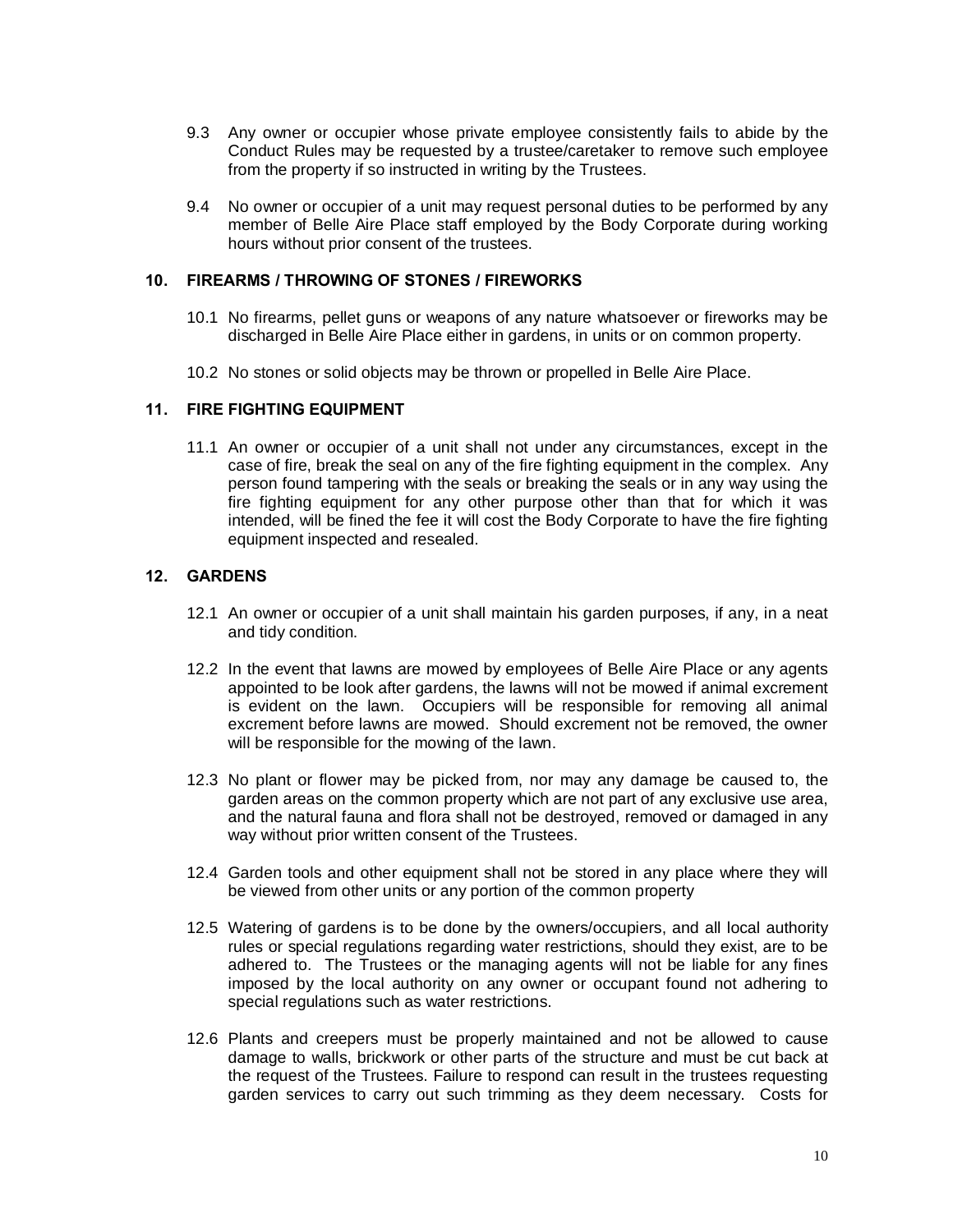garden services trimming of excessive growth and or repair of such damage will be for the owner's account.

- 12.7 Residents watering plants on balconies are to ensure that no excessive overwatering occurs which will cause inconvenience or damage to units below.
- 12.8 Owners must ensure that no vegetation in their garden encroaches on the electric security fence, or may come in contact with the fence as a result of wind or rain etc. Any resultant cost of repair to the fence will be for the owners account.
- 12.9 It is the ownergs responsibility to ensure that no vegetation planted in his garden is likely to cause damage to common property (walling, water pipes, driveway paving etc.), either by way of extensive root systems, falling branches, lightning strikes or any other cause. Repair of such damage will be for the ownergs account.
- 12.10It is the ownergs responsibility to ensure that no vegetation in his garden is on any government, municipal or relevant schedule, being listed as a banned, alien or undesirable species. Any fines levied by the relevant authority will be for the ownergs account.

### **13. LAUNDRY**

- 13.1 An owner or occupier of a unit shall not, without the prior written consent of the Trustees, erect his own washing lines, nor place or hang any washing or laundry or any other items on any part of the building or the common property where it is visible from outside the building or from any other unit.
- 13.2 Any washing hung out to dry, in the designated washing line areas, is at the sole risk of the owner thereof.
- 13.3 No washing may be hung out to dry on balconies, or over balcony walls or railings.
- 13.4 No washing may be hung in windows. All washing is to be hung on washing lines installed for this purpose.

### **14. LETTING OF UNITS**

- 14.1 All tenants of units or other persons granted rights of occupancy by any owner of the unit are obliged to comply with these Conduct Rules, notwithstanding any provision to the contrary contained in any lease or any grant of rights of occupancy.
- 14.2 The owner of a unit shall be obliged to provide the tenant with copy of the Conduct Rules, obtainable from the caretaker or Managing Agents, and ensure that the tenant of his unit or other person granted rights of occupancy by him is obliged to comply with these Conduct Rules, notwithstanding any provision to the contrary contained in any lease or any grant or rights of occupancy. The body corporate, managing agent or caretaker may levy a charge for printing copies of the Conduct Rules. The owner further undertakes that all lease(s) of his unit(s) shall contain a term in the following words or to a similar effect: **"The lessee acknowledges having received from the lessor a copy of the "Conduct Rules" for this Body Corporate. The lessee agrees and undertakes to be bound thereby and to comply therewith in all respects."**
- 14.3 For security reasons, the owner of a unit shall be obliged to notify the Trustees in writing within 14 days of the date of conclusion of a lease of his unit of the full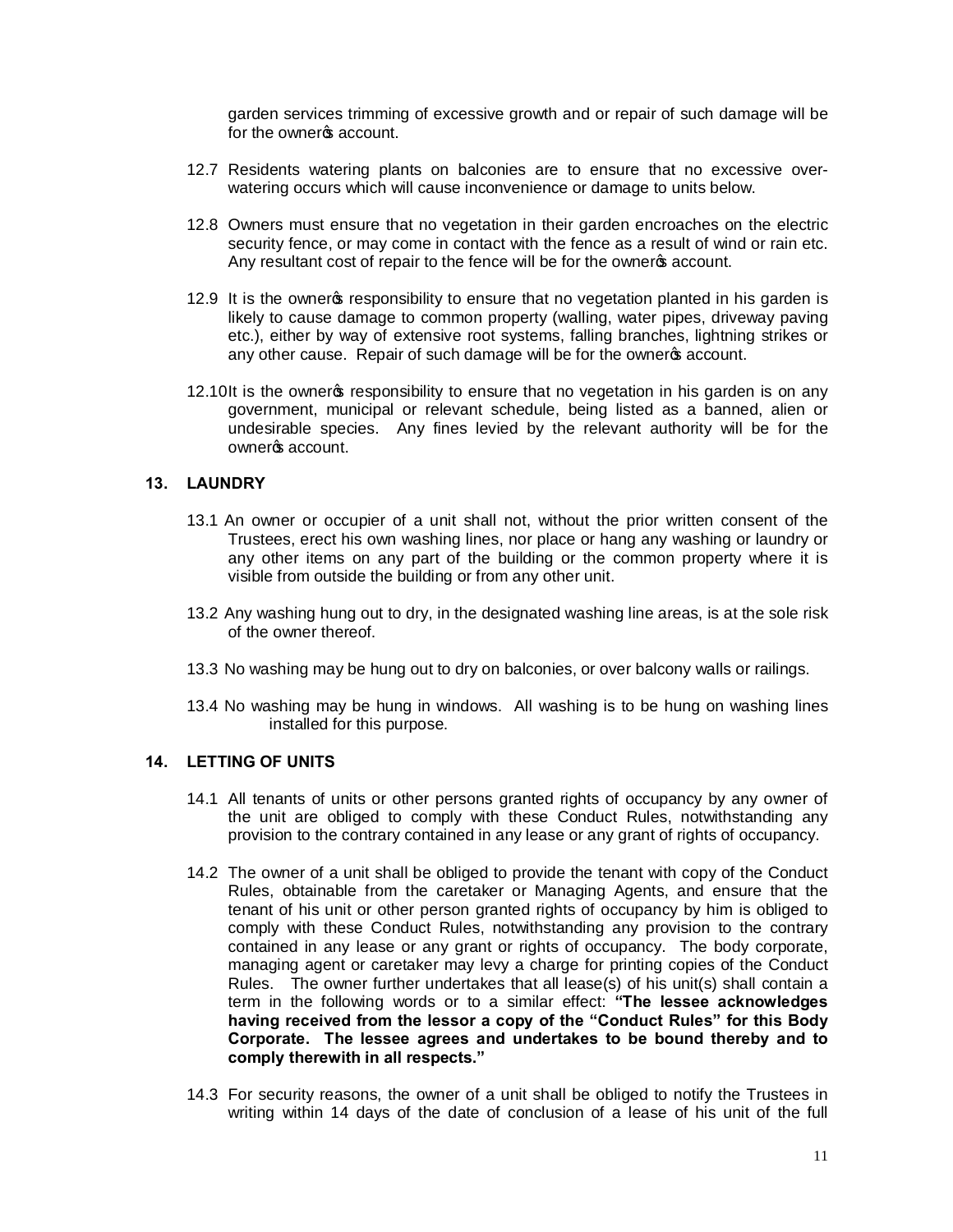names and contact details of the tenant and of the period of the lease. The owner may delegate this duty to the agent managing the lease of the prospective tenant. Similarly, an owner shall forthwith notify the Trustees in writing of the full names of any other person granted rights of occupancy. Contact details such include, but may not be limited to: home phone number, office phone number, cell phone number, vehicle registration(s), postal and email addresses.

14.4 The number of persons who permanently reside in a unit shall be limited to and in terms of the applicable local authority law.

#### **15. LITTERING**

15.1 An owner or occupant of a unit shall not deposit, throw or permit or allow to be deposited or thrown, on the common property any rubbish, including excrement, dirt, cigarette butts, food scraps or any other litter whatsoever. Any litter dropped on the common property will be removed at the owners expense.

#### **16. LOSS OR DAMAGE**

- 16.1 The Body Corporate/managing agents/supervisor/trustees and/or Body Corporate staff shall not be liable for any injury or loss or damage of any description which any owner or occupier of a section or any member of his family, or his employee or staff or his relative, friend, acquaintance, visitor, invitee or guest may sustain physically or to his or their property, directly or indirectly, in or about the common property or in the individual units by reason of any defect in the common property, its amenities or in the individual units, or for any act done or any neglect on the part of the Body Corporate or any of the Body Corporate employees, staff, agents or contractors.
- 16.2 The Body Corporate or its agents and staff shall not be liable or responsible in any manner whatsoever for the receipt or the non-receipt and the delivery or nondelivery of goods, postal matter or other property.

#### **17. MOTOR VEHICLES, USE OF DRIVEWAYS, PARKING AREAS AND GARAGES**

- 17.1 All road signs on the common property shall be obeyed, and particularly the speed limit of 15 km/h.
- 17.2 Vehicles may not be driven within the common property in any manner that creates a nuisance or is considered by the Body Corporate not to be in the interest of safety. Drivers must be aware at all times that the complex is a residential family environment, and must realize that pedestrians and children will also be using the driveways.
- 17.3 Unlicensed persons are not permitted to drive any vehicle within the common property.
- 17.4 Hooters shall not be sounded within the common property other than in emergencies. Similarly engines are not to be revved excessively.
- 17.5 Only vehicles licensed for general public use may be driven within the complex grounds. No quad bikes, go-carts, motor cycles or similar vehicles of any description whatsoever maybe ridden/driven within the complex grounds for recreation or testing purposes.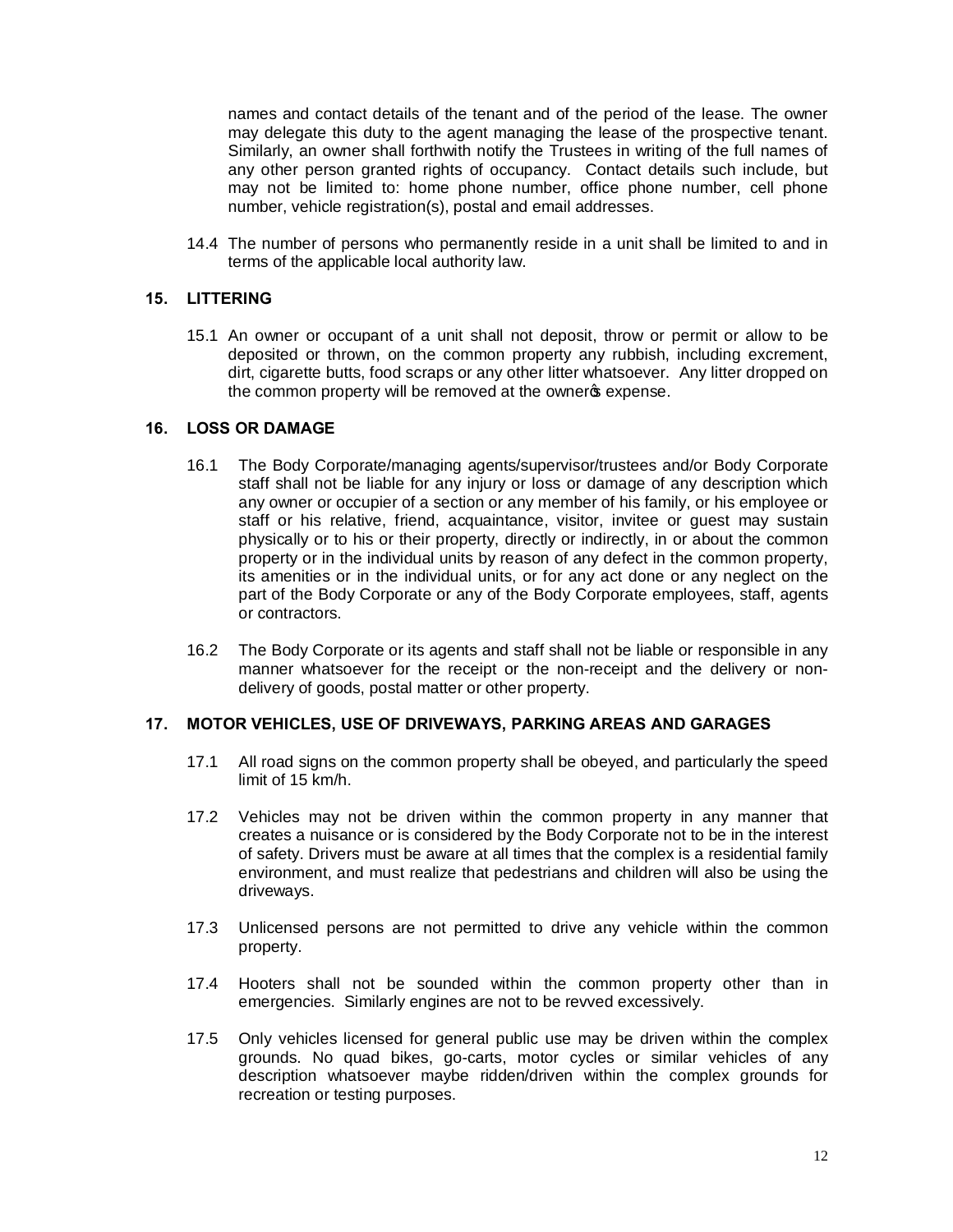- 17.6 Vehicles may be parked only on such areas of the common property as are specifically indicated or approved by the Body Corporate for that purpose and in such a way that the flow of traffic and access to and egress from garages, carports and parking bays is not obstructed. Parking on the lawns is prohibited and damaged lawns or gardens will be for the account of the owner of the vehicle and/or the owner of the unit..
- 17.7 One vehicle may not occupy two visitor parking bays.
- 17.8 Two vehicles may not be parked in one parking bay or garage if they protrude beyond the designated parking area. Where instances allow 2 vehicles to park one behind the other in a parking bay (outside certain 3 bedroom units), this will be permitted provided the owner of that unit gives his approval.
- 17.9 A resident shall not at any time use a carport or parking bay other than for the parking of a motor vehicle. No parking bay or carport shall be used for the dumping of builders grubble or any other rubbish, nor for the storage of any items such as 4 wheelers, canoes etc.
- 17.10 Numbered and covered carports are reserved strictly for the use of owners and/or residents. Visitors may only park in the unmarked visitors parking areas.
- 17.11 Damaged vehicles, vehicles that are not in general use, vehicles that drip oil or brake fluid onto the common property (including shadeports) or that are not roadworthy may not be parked on the common property other than for such short periods as may be approved by the Trustees in writing. The owner is responsible for cleaning/repairing any common property that is dirtied/damaged by such vehicle, and failure to do so will result in the trustees arranging for such cleaning/repair, at the owneros expense.
- 17.12 No trucks, caravans, trailers, boats or other heavy vehicles may be parked on any portion of the common property without the prior written consent of the Trustees. All of the abovementioned shall be registered with the Trustees and display the Belle Aire Place residentos disk. The Trustees may instruct that any of the above vehicles parked, standing or abandoned on the common property in contravention of these rules be removed or towed away, at the risk and expense of the owner. Should the number of vehicles per unit, or the total number of bays occupied per unit, exceed two, permission must be obtained from the trustees for the parking of such extra vehicles or use of such extra bays. A monthly charge will be levied and will be re-evaluated each year.
- 17.13 No person may dismantle or effect major repairs to any vehicles on any portion of the common property, including carports.
- 17.14 Washing of vehicles is permitted, but fire hoses may under no circumstances be used for this purpose.
- 17.15 Trustees may instruct that any vehicles parked, standing or abandoned on the common property in contravention of these rules be removed or towed off the property, at the risk and expense of the owner and without further notice to the owner thereof.
- 17.16 Parking of vehicles upon the common property is subject to the express condition that every vehicle is parked at the risk and responsibility of the owner of such vehicle. No liability shall attach to the Body Corporate or its agents or any of their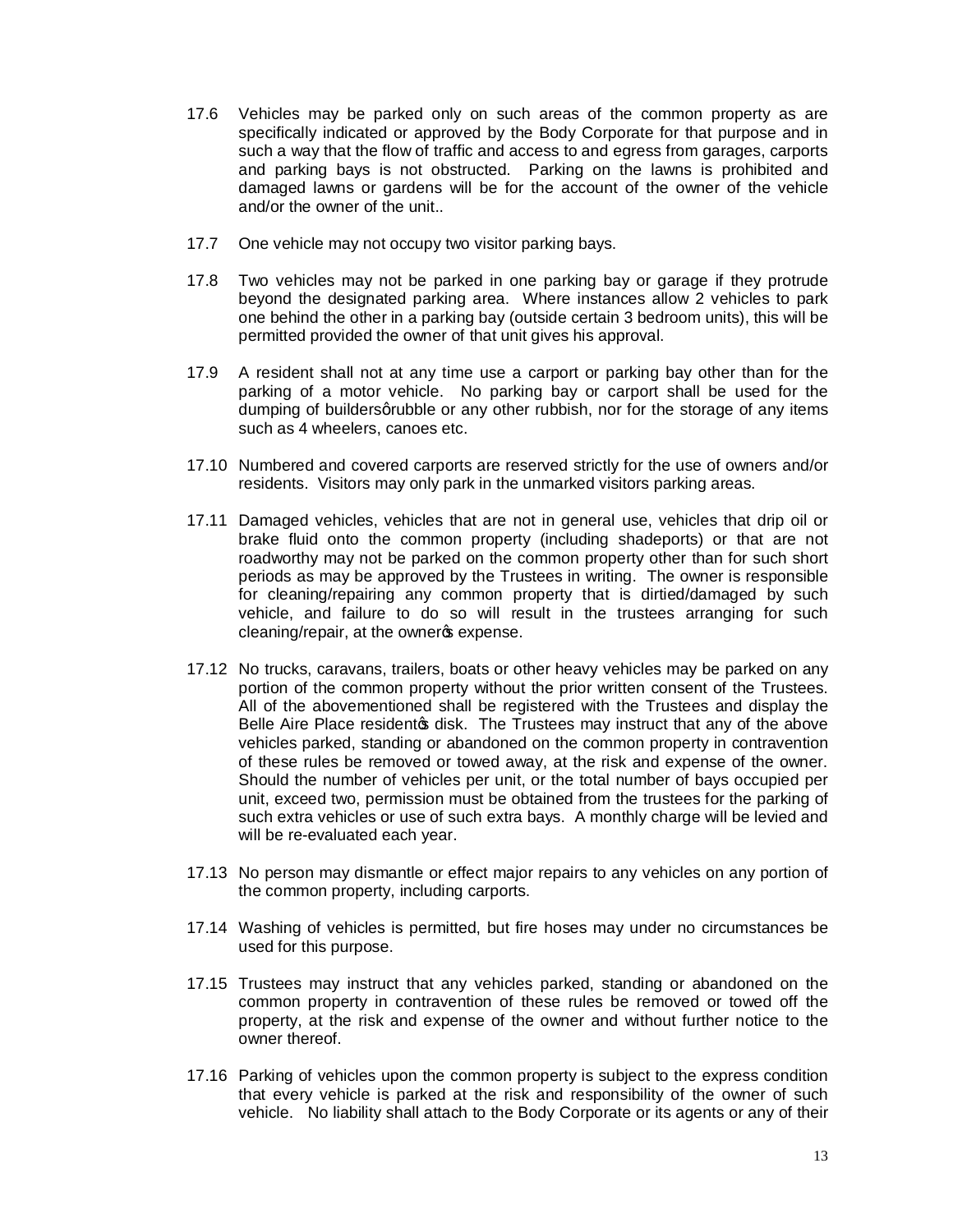employees for any loss or damage of whatever nature arising from parking on the property.

- 17.17 Car alarms that are triggered must be attended to by the owner of the vehicle immediately. Should the owner of the vehicle be absent from the complex, and the vehicle alarm causes a disturbance to the residents in the complex every reasonable effort must be made to contact the owner. Failure to locate the owner will entitle the caretaker/trustee to have the alarm switched off by such means as to cause the least or minimal damage to the vehicle/alarm. Any costs incurred will be for the vehicle owner op account. The time of day and level of disturbance must be carefully considered before taking such steps. All residents must leave valid contact details with the trustees (see clause 1.10).
- 17.18 No vehicle is to be left unattended whilst idling. Lengthy idling can be a noise and pollution nuisance to neighbours, and can be a safety risk should a child gain access to the vehicle.

### **18. MOVING IN AND MOVING OUT**

- 18.1 Should any damage have been caused to any part of the common property by an owner/occupier when moving in or moving out of the complex, the owner/occupier concerned shall be responsible to the Body Corporate for the cost of any repairs required and shall report such damage to the caretaker/trustees.
- 18.2 It is the owner the responsibility to notify the trustees/caretaker, in advance, of any changes in tenants (moving in or out) in their unit(s). The caretaker/trustees must then inform the Gate Security, in order that they are aware of legitimate movements of furniture etc. in or out of the complex.

### **19. NOISE**

- 19.1 An owner or occupier of a unit shall ensure that he and his visitors and guests do not make or cause undue noise at any time. This rule applies to the building, common property and the swimming pool areas. Excessive noise which is not ceased on request from fellow residents is to be reported to the South African Police Services as disturbance of the peace.
- 19.2 All noisy work and especially construction, is limited to weekdays between 07h30 and 17h00, and on Saturdays between 09h00 and 14h00 with no noisy work to be undertaken on Sundays or Public Holidays. Under no circumstances is gutting of any nature allowed on Saturdays, Sundays or Public Holidays. Any knocking of nails and hanging of pictures should be done at a reasonable hour so as not to disturb neighbours.
- 19.3 No owners or occupant of a unit shall do, or permit to be done, or persist in doing any act, matter or thing which may cause or tend to cause a nuisance to any other owner or occupants of the complex including the loud playing of any musical instrument, radios, record players, compact disc players, television sets and videos. These must be used in such a manner that they **cannot** be heard in the adjoining sections or on the common property.
- 19.4 Social functions are to be limited to a manageable size and noise level having due regard for neighbours, and the size of the unit where the function is to be held.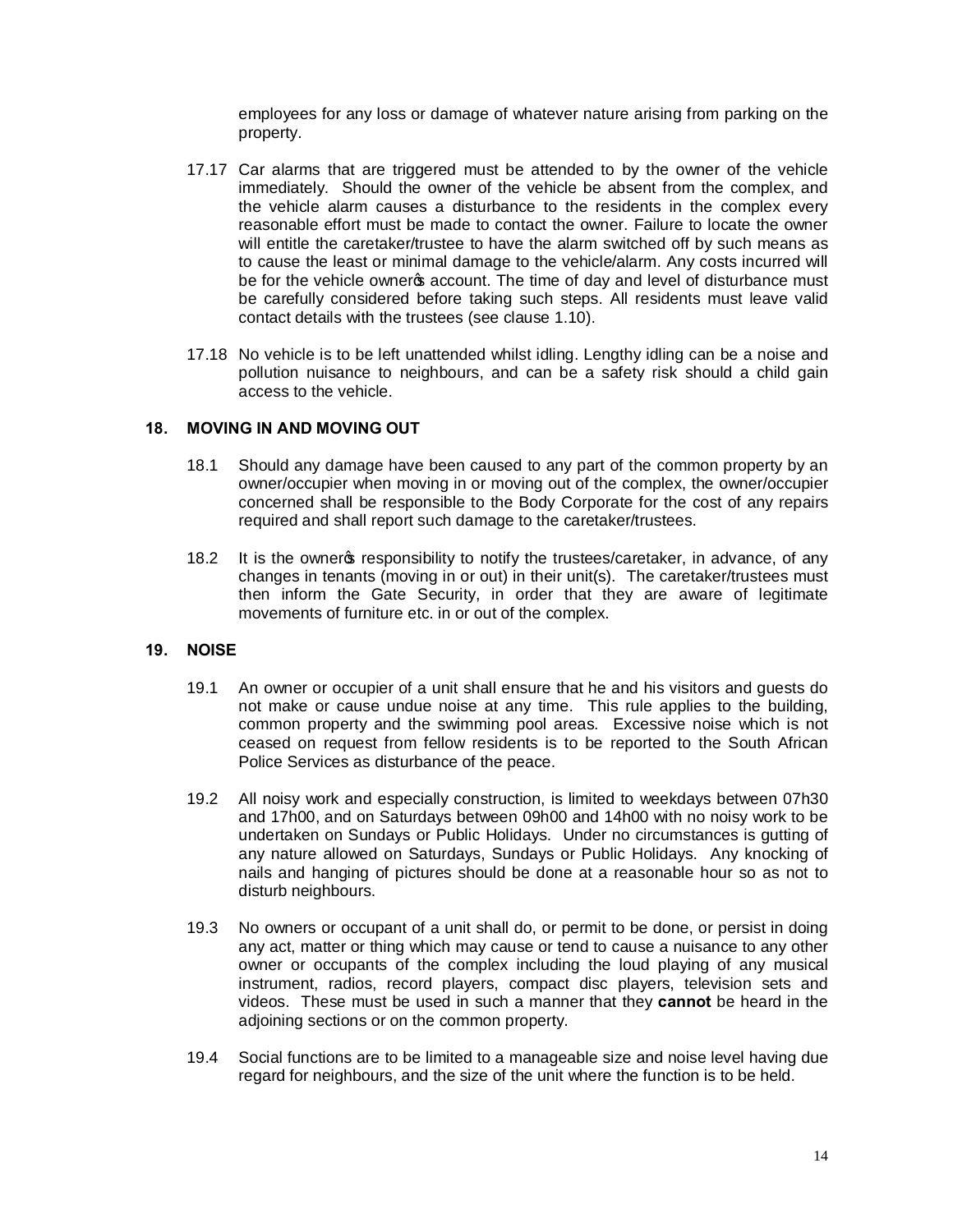- 19.5 Belle Aire Place staff and private employees must make every effort to perform their duties quietly and avoid disturbance on any part of the common property.
- 19.6 Loud music and party noises must return to levels that do not disturb other residents by:

|        | Sunday. Thursday | 22h00    |
|--------|------------------|----------|
| Friday | - Saturday       | Midnight |

#### **20. PESTS: ERADICATION THEREOF**

20.1 An owner shall keep his unit free from white ants, cockroaches, borer and other wood destroying or other insects and to this end shall permit the trustees, caretaker, the managing agents and its duly authorised agents or employees, to enter his unit from time to time for the purpose of inspecting the unit and taking such action as may be reasonably necessary to eradicate any such pests. The cost of the inspection or eradication of any pests as my be found within the unit, replacement of any woodwork or other material forming part of such unit which may be damaged by any such pests, shall be borne by the owner of the unit concerned.

#### **21. PETS: ANIMALS, REPTILES AND BIRDS**

- 21.1 No pets other than those correctly registered with the trustees are allowed within the confines of Belle Aire Place.
- 21.2 Permission to house a pet may only be given by the Trustees, and in so doing the Trustees can prescribe any reasonable conditions. Any permission given by the Trustees to house pets may be revoked at any stage by the Trustees at their discretion.
- 21.3 Cats and dogs must wear collars and tags at all times. These tags must provide the name of the owner, unit number and telephone number. Any pet found unaccompanied or unidentified in the complex will be removed. Cost incurred as result of such a removal, such as capture and kennel fees, shall be borne by the owner or occupier of the unit where the pet was accommodated.
- 21.4 The Body Corporate, Trustees, Managing Agents or its appointed employees shall not be liable for any injury to any pet thus removed or for any other loss so incurred by the owner or occupier of the unit, the owner of the pet or any other person. Animals that have had chips implanted are not exempt from this rule.
- 21.5 All garden gates are to be padlocked on units where dogs are kept.
- 21.6 Pets must not cause a disturbance at any time. Should an animal cause a disturbance and an owner be warned, in writing by the Body Corporate, Trustees or the managing agents, to stop the disturbance, and it continues, the permission to house the animal will be withdrawn by the Trustees and the pet is to be removed. Should the pet not be removed by the owner after written warning, arrangements will be made for the pet to be removed at the cost of the owner of the pet.
- 21.7 Owners of pets shall be responsible for the removal of their animalos excrement within their exclusive use areas as well as from the common property. Excrement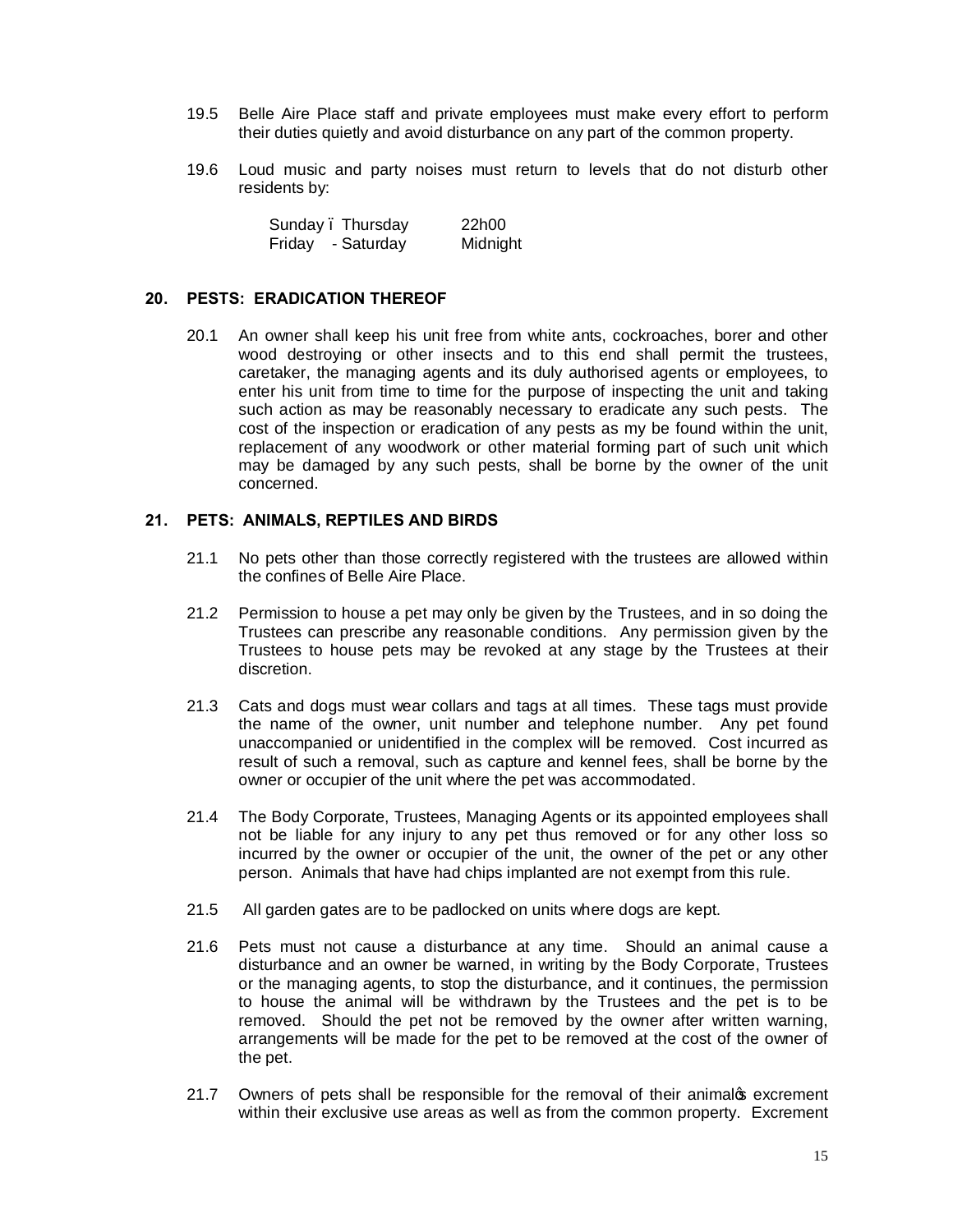is to be removed from the common property immediately so as not to be unsightly to fellow residents. Owners shall also ensure that excrement within their exclusive use areas shall not cause a nuisance or be unsightly. Gardens are to be cleaned daily of pet excrement. Failure to clean up may result in permission being removed. Dogos excrement not cleaned up will be removed at a charge to the owner of the pet.

- 21.8 Dogs must be leashed and properly controlled when on the common property.
- 21.9 Cats and dogs which have not been neutered or spayed may not be kept in the complex. Certificates guaranteeing spaying/neutering are to be submitted to the Trustees/managing agents when asking permission to keep the pet. Should the pet be too young to be spayed/neutered, a certificate proving the spaying/neutering should be handed to the Trustees/managing agents within a year of gaining permission to keep the pet. Should such a certificate not be provided, the permission to keep the pet will be withdrawn.
- 21.10 Vicious animals of any nature may not be kept in any unit or on the common property, whether caged or not.
- 21.11 Dogs of breeds that are behaviorally inappropriate or incompatible with the environment will not be allowed.
- 21.12 Aviaries are not permitted.
- 21.13 The Body Corporate, Trustees, managing agents or its appointed employees shall not be liable for any injury to any pet in the complex, including the common property and driveways.
- 21.14 With regards to the number of pets, the policy at Belle Aire Place for cats and dogs is 2 (two) pets. In the case of birds and fish, e.g. animals that are caged this rule may be extended to include more that one at the discretion of the trustees.
- 21.15 No applications to keep vicious, exotic, dangerous or poisonous pets shall be entertained. Reptiles may not be kept on the premises and no snakes exceeding 1m when fully grown, or which are venomous.
- 21.16 Trustees reserve the right to request details of how the pets will be housed/caged as part of their decision making.

### **22. REFUSE DISPOSAL**

- 22.1 All refuse is to be disposed of in black or municipal rubbish bags and placed in the rubbish bins at the refuse area at the front gate. Rubbish left lying on common property will be removed and a removal fee charged to that resident. Leaking, torn or broken rubbish bags may not be taken to the refuse area.
- 22.2 Rubbish bins are not to be overloaded, lids must be fully closed.
- 22.3 All glass must be securely wrapped in newspaper before being placed in black bags.
- 22.4 No corrosive materials or building rubble to be disposed of in the household rubbish. Trustees will not accept any responsibility for damage caused to Pikitup trucks or employees as a result of disregarding the above.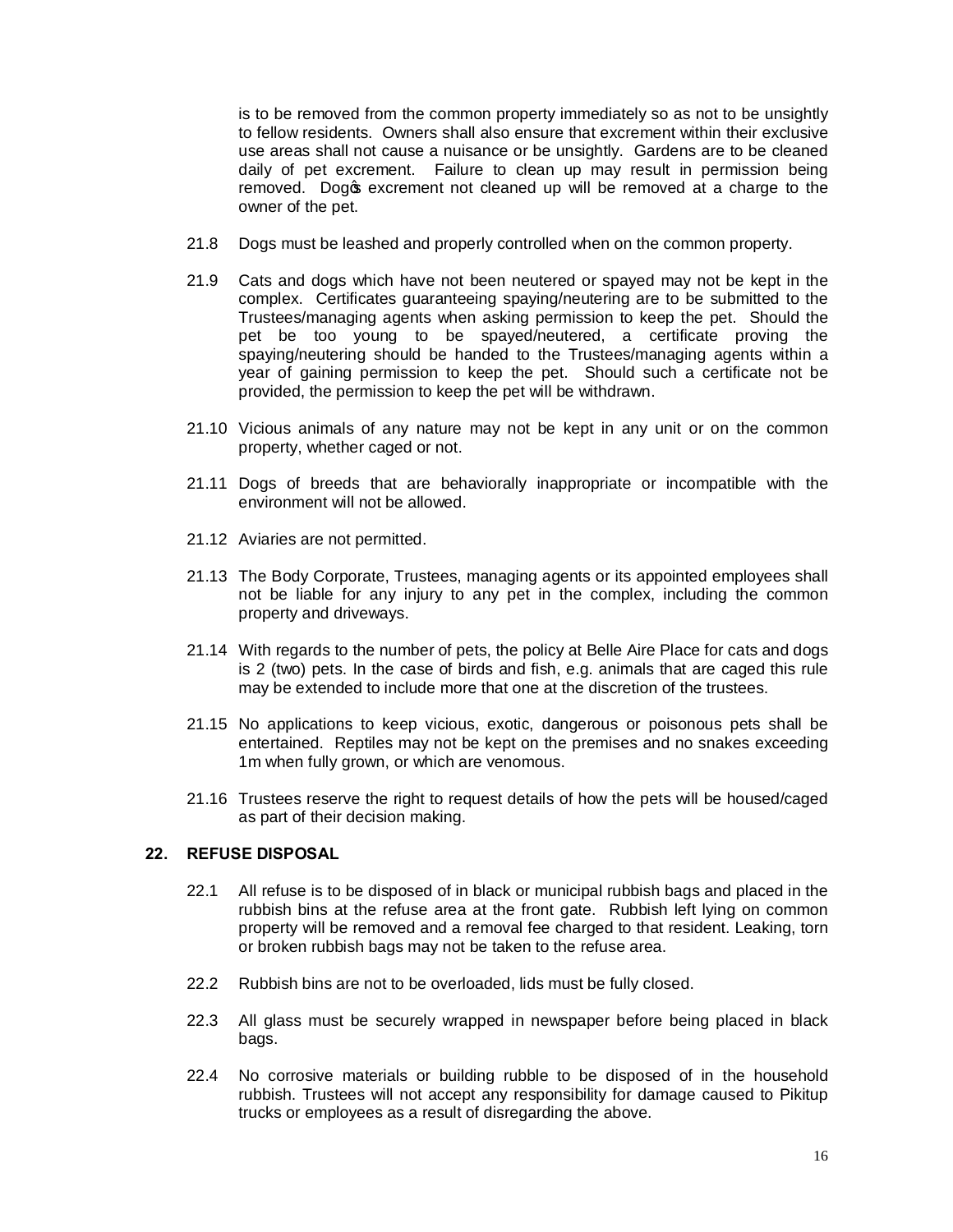- 22.5 No bins may be left to stand on the common property where they are visible to other residents.
- 22.6 Bins remain the property of Pikitup/Johannesburg municipality.

### **23. SIGNS AND NOTICES**

- 23.1 No owner or occupier of a unit shall place or permit to be placed, any sign, notice billboard or advertisement of any kind whatsoever on or at that unit, or on or about any part of the common property, without the prior written consent of the Trustees.
- 23.2 No  $\pm$  or salegor  $\pm$  o letgor similar signs shall be placed on the pavement outside the complex unless:
	- 23.2.1 The sign refers to a section in the complex that is genuinely for sale or to let, by the agent so advertising.
	- 23.2.2 Only one sign per section will be permitted, and the owner must select which agent is to display their sign.
	- 23.2.3 The estate agent has registered with the trustees indicating that they are the nominated agent.
	- 23.2.4 Signs of unregistered agents will be removed and held until such agent registers, or collects and removes the said sign.
	- 23.2.5 This rule will in no way and at no time provide further rights to agents and owners than those permitted by the relevant by-laws in force at that time.

### **24. STORAGE OF INFLAMMABLE MATERIAL AND OTHER DANGEROUS ACTS**

24.1 An owner or occupier shall not store any inflammable, corrosive or poisonous materials, or do, permit or allow to be done, any dangerous act anywhere within the complex property which will or may increase the rate of the premium payable by the Body Corporate on any insurance policy.

### **25. SWIMMING POOL AND ENTERTAINMENT AREA / PARTIES**

- 25.1 The swimming pool is primarily for the use of owners and occupiers of units, their visitors or guests provided that they are accompanied by an owner/occupier and that they comply with the Conduct Rules. Owners/occupiers of units are responsible for the behaviour of their visitors or guests and shall ensure that their number at any one time is not excessive so as to prejudice the comfort, enjoyments or convenience of other owners and occupiers wishing to make use of the pool. The Trustees reserve the right to restrict the use of the facilities by the guests.
- 25.2 Radios, compact disc players, taper recorders and the like, as well as other musical instruments, are not permitted to be played loudly within the pool areas. Due consideration for other pool users is to be observed at all times.
- 25.3 Rowdy and boisterous behaviour and excessive noise are not permitted inside the pool areas. Quiet shall be observed especially between 14h00 and 16h00 and between 22h00 and 07h00 daily.
- 25.4 No animal whatsoever shall be permitted inside the pool area at any time. Should an owner not remove a pet from the pool area on request, permission to keep the pet will be revoked.
- 25.5 The pool gate shall be kept closed at all times.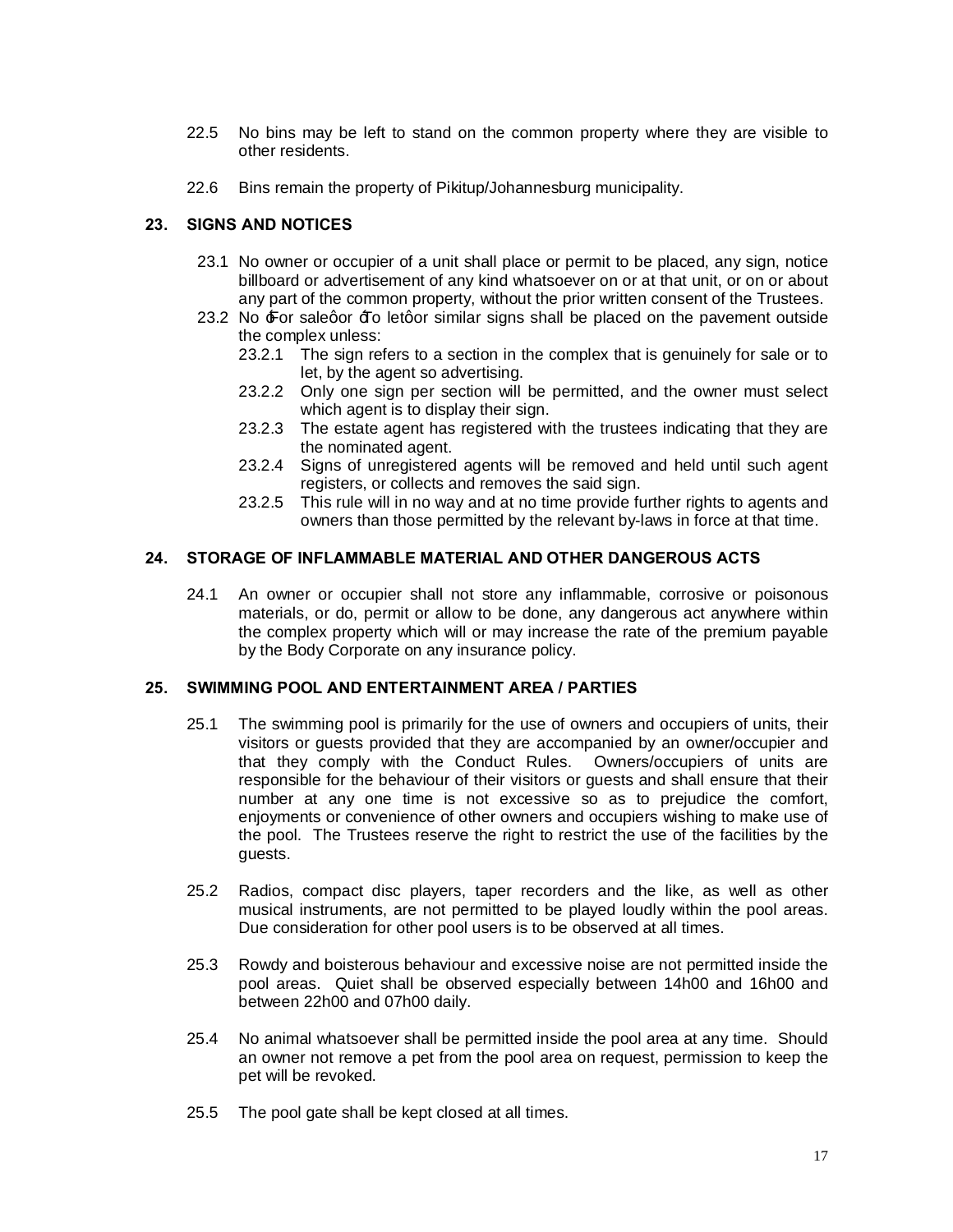- 25.6 Persons who have taken vigorous exercise are required to wash or shower before entering the pool. Users of the pool are to have regard to clean and suitable dress when using the pool and observe the dress regulation applicable to the dress code at municipal swimming pools.
- 25.7 The Body Corporate, Trustees, managing agents or any other employee of the Body Corporate shall not be liable to any extent whatsoever for the safety of anyone in the pool area. Non-swimmers and children must be accompanied by a person who is able to accept responsibility for them. Trustees recommend that children under 16 years of age be accompanied by a responsible adult.
- 25.8 The Pool and pool area must be left in a tidy and clean condition after use by any owner/occupier or visitor and the possessions of or debris caused by such persons must be removed after use of facilities by the person concerned. Any refuse not cleaned up will be cleaned on the residento behalf at an additional cost.
- 25.9 No objects or toys not designed for use in a swimming pool are permitted in the swimming pool.
- 25.10 At no time whatsoever may a resident or visitor or their children remove or handle the pool cleaning apparatus (Kreepy Krawley or similar devices) or any other material placed in or about the swimming pool for the purposes of maintaining the pool. No chairs or tables are to be removed from the pool area without the permission of the trustees.
- 25.11 No ball games of any nature are allowed in the pool area.
- 25.12 Loud music and party noises must return to levels that do not disturb the immediate units surrounding the pool area by:

| Sunday. | Thursday   | 22h00    |
|---------|------------|----------|
| Friday  | - Saturday | Midnight |

#### **26. PAYMENT OF LEVIES**

26.1 Levies become due and payable on the  $1<sup>st</sup>$  calendar day of each month. These must be paid in full together with any other outstanding amounts as reflected on the section  $\mathbf{\hat{s}}$  levy statement by the  $7<sup>th</sup>$  of that month. Failure to do so will result in action as specified in the ruling Resolution regarding recovery procedures for all outstanding monies.

#### 26.2 **Non-receipt of levy statement does not excuse non-payment of levy and other amounts which are due.**

#### **27. SUNDRY PROVISIONS**

- 27.1 Hobbies**:** Hobbies or other activities which cause undue noise are prohibited.
- 27.2 Livestock**:** No livestock of any description whatsoever may be kept on private or common property. No slaughter (ritual or otherwise) may be carried out on private or common property.
- 27.3 No model aircraft of any description (radio controlled or otherwise) nor rockets shall be launched/flown within the boundaries of the complex.